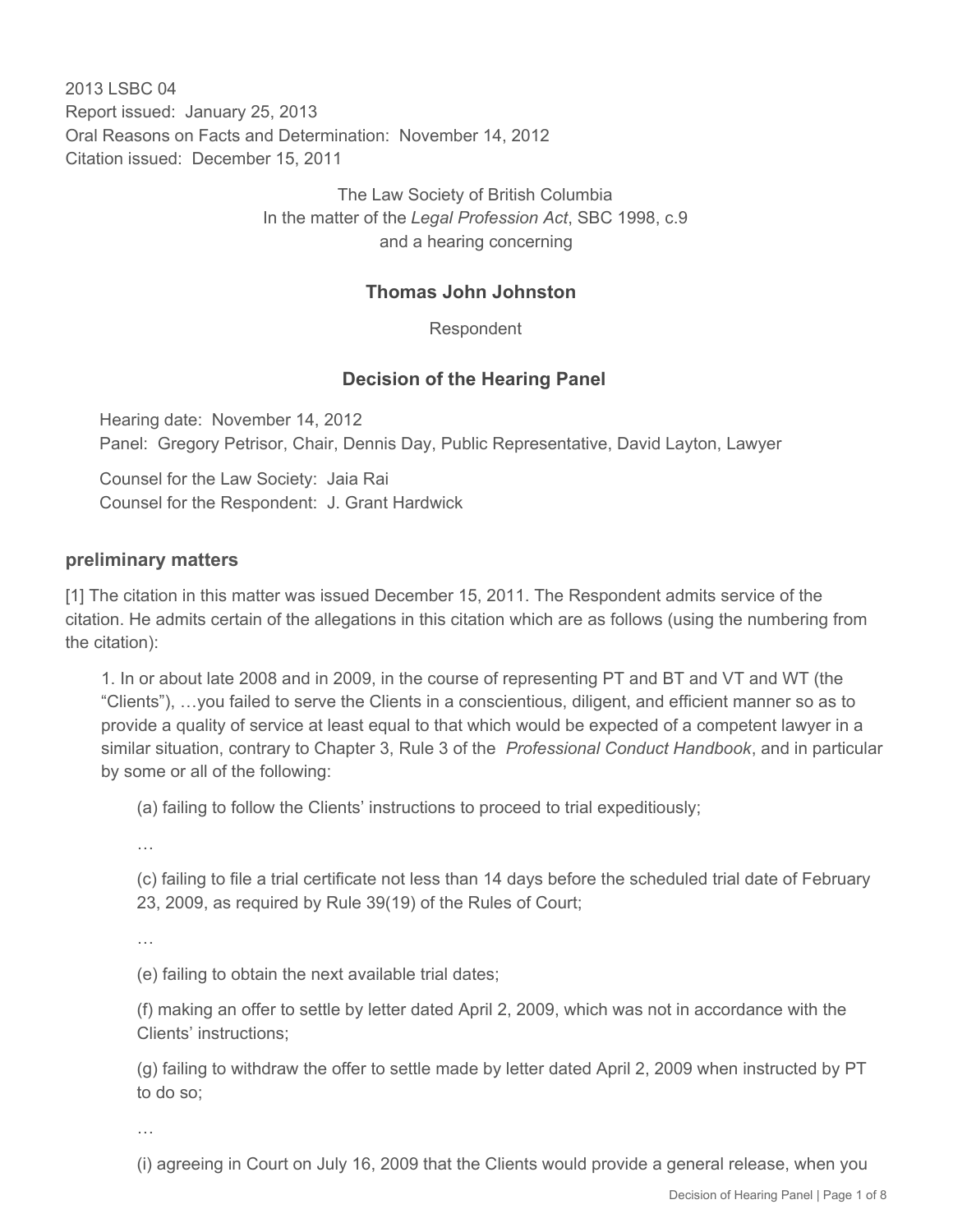had no such instructions; and

(j) after the termination of your retainer, failing to deliver in a reasonably timely way the Client's file to them or to their new counsel.

This conduct constitutes professional misconduct or incompetent performance of duties undertaken in the capacity of a lawyer.

…

3. In 2009, in the course of representing PT and BT and VT and WT, … you made some or all of the following representations to PT that were not true and which you knew were not true, in particular:

(b) by a letter dated April 17, 2009, you misrepresented the procedure to set a matter for trial by writing words to the effect that a trial date could be set only in the discretion of the court registry and only when settlement negotiations have failed,

(c) by a letter dated April 17, 2009, you misrepresented that a judge may impose a settlement by writing words to the effect that a judge may impose a settlement.

This conduct is contrary to Chapter 2, Rule 1 of the *Professional Conduct Handbook* and constitutes professional misconduct.

[2] The allegations contained in the citation that were not admitted were withdrawn by counsel for the Law Society at the outset of the hearing.

# **AGREED STATEMENT OF FACTS**

[3] The Panel had the benefit of the comprehensive Agreed Statement of Facts, and the thorough supporting documentation, assembled by counsel. The Agreed Statement of Facts was obviously the product of a considerable amount of work and we thank counsel for that. We accept and rely on the Agreed Statement of Facts in its entirety, and note the following background facts taken from the Agreed Statement of Facts:

1. Thomas Johnston was retained by the Clients on or about December 19, 2008.

2. When he accepted the retainer, he knew:

(a) that the trial was scheduled to commence on February 23, 2009;

(b) the state of the preparations and the fact that examinations for discovery still had to be conducted;

(c) the Clients' instructions were to proceed to trial expeditiously and on the date scheduled (February 23, 2009); and

(d) the Clients' previous counsel withdrew because the Clients were not willing to follow his advice to settle the Action on the basis that the outcome was uncertain and the trial would be uneconomical.

3. On January 8, 2009, PT had a telephone conversation with Mr. Johnston's legal assistant and confirmed her instructions to schedule examinations for discovery as soon as possible because she did not want the trial to be delayed or cancelled, which instructions were relayed to Mr. Johnston.

4. By letters dated January 14 and 16, 2009, Mr. Johnston sought instructions from the Clients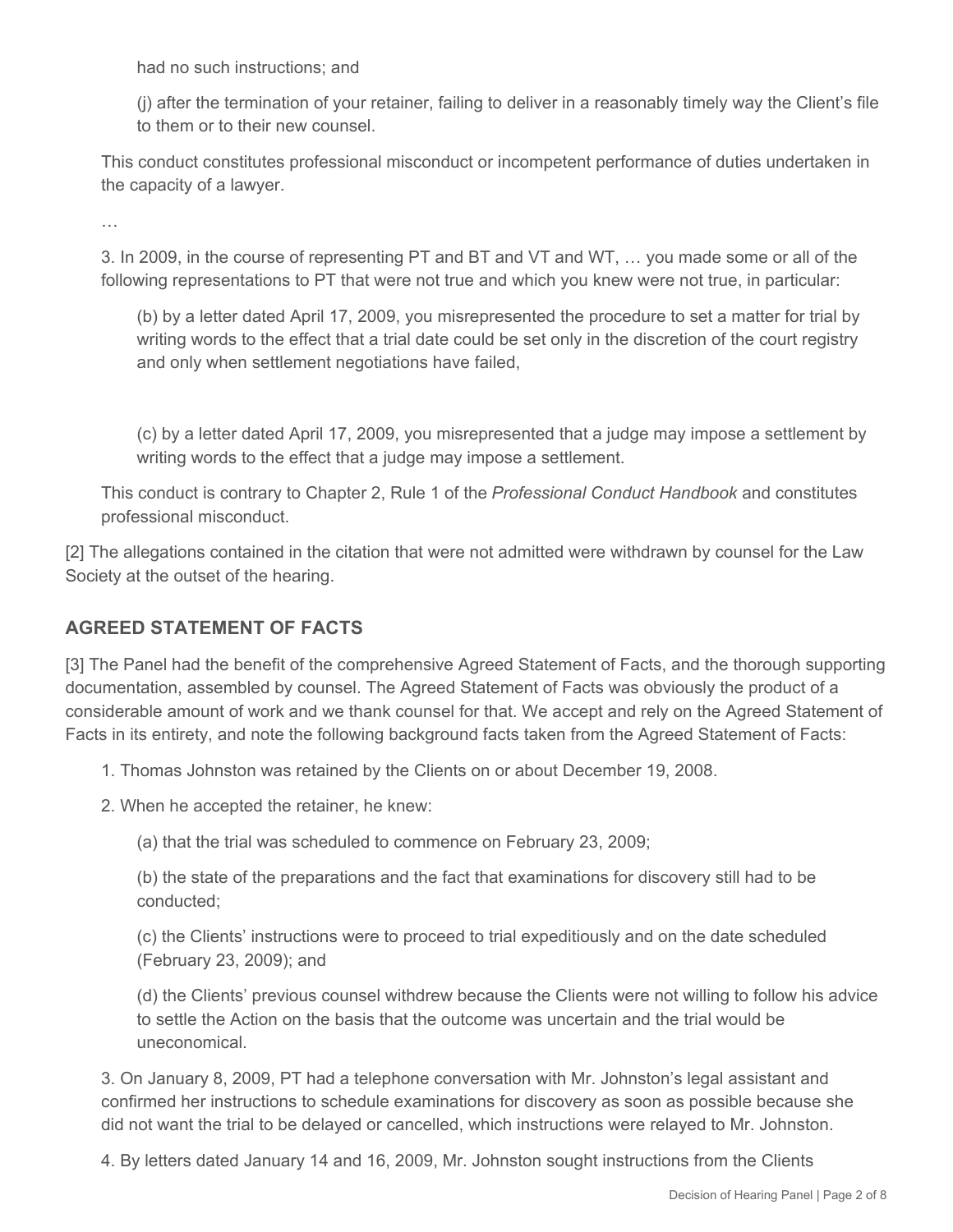authorizing him to settle. PT, on behalf of herself and the other Clients, instructed Mr. Johnston to proceed to trial on February 23, 2009.

5. Examinations for discovery were not completed before February 23, 2009. A Trial Certificate was not filed on time, and the scheduled trial dates during the week of February 23, 2009, were lost.

6. On April 3, 2009, Mr. Johnston forwarded a counter-offer to opposing counsel. After she saw the letter containing the counter-offer, PT, on behalf of the Clients, instructed Mr. Johnston to withdraw the counter-offer because its terms did not match the Clients' instructions given to Mr. Johnston. Mr. Johnston did not withdraw the counter-offer.

7. Mr. Johnston's legal assistant obtained potential trial dates for the week of May 4, 2009. A Requisition was required to be filed to secure those dates, but was not filed.

8. Mr. Johnston's legal assistant forwarded correspondence, dated April 17, 2009, to the Clients, which read in part:

I also want to make it absolutely clear that there never was a trial date of May 4, 2009. We did talk about setting the matter down for trial and was [sic] in the process of doing so; however, it is not you or our office who decides when a matter is to be set for trial. That discretion lies solely with the Court Registry. As there was never a trial date set there is no trial date to release.

The Registry generally sets matters down when the parties can agree and in this case, [the Plaintiff's] position is that she has already given all that she can in agreeing to you having the approximately \$170,000.00 held in trust. Matters can only be set for trial when settlement negotiations have failed and [the Plaintiff's] point is that the settlement negotiations have been successful in that she had agreed that you could have all the money and there is no further monies that you can legally get from her.

…

In summary, there is no trial date for May 4, 2009 or any other dates; [other counsel] has advised that he will set a Judicial Settlement Conference to have a settlement imposed unless an agreement can be reached; and in all those circumstances I again would implore you to accept the funds we currently hold in trust to bring this case to an end.

9. Based on Mr. Johnston's advice, including the advice contained in the letter dated April 17, 2009, PT believed that the court could impose a settlement and that the settlement would not be in favour of the Clients.

10. In the latter part of April 2009 through to mid-July 2009, Mr. Johnston, either directly or through his assistant, was engaged in communications with PT aimed at persuading PT to accept the Plaintiff's settlement offer. He took no steps to schedule a trial date.

11. In the communications between counsel regarding settlement, other counsel did not indicate that the Plaintiff required a release to be signed by the Clients as a term of settlement. Throughout this time frame, Mr. Johnston knew that the Clients did not wish to settle if it meant that they could not pursue the Plaintiff in a separate action for certain matters arising in the past.

12. The Action eventually settled during the hearing of a summary judgment application on July 16, 2009 before Master Young. In those proceedings, Mr. Johnston agreed that the Clients would provide the Plaintiff with a general release as a term of settlement. He did so without instructions.

13. After the hearing on July 16, 2009, PT accompanied Mr. Johnston back to his office. Mr. Johnston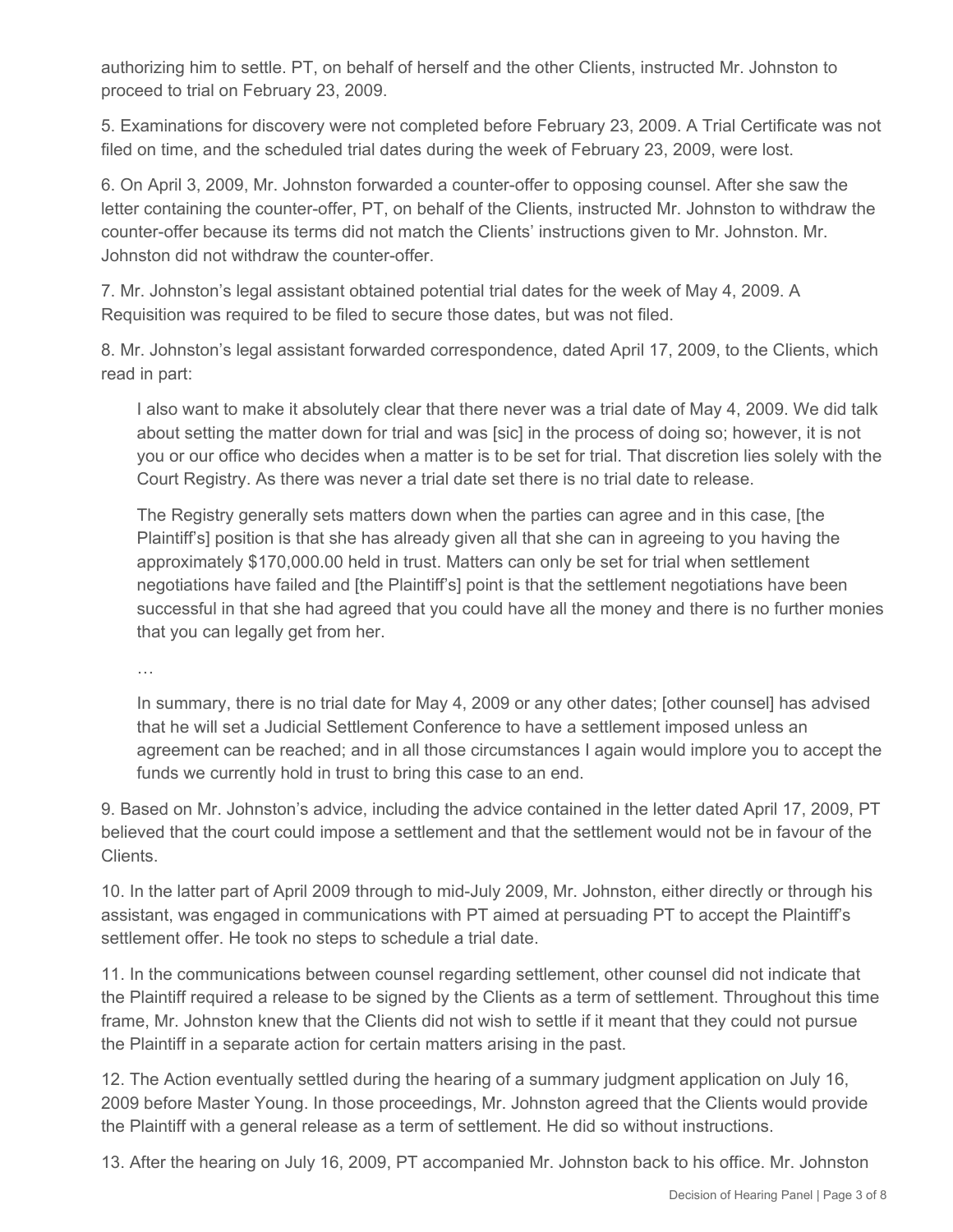prepared a form of release for her to sign. Despite what was said at the hearing, Mr. Johnston drafted a limited release, which applied only to claims arising out of or in relation to the Action (the "Mutual Release"). Mr. Johnston arranged for all of the Clients to sign the Mutual Release that day.

14. At this point, PT did not understand that Mr. Johnston had already agreed to a general release. Mr. Johnston never clearly explained this to her.

15. On or about August 24, 2009, the Clients retained new counsel.

16. On September 25, 2009, new counsel specifically requested that Mr. Johnston release the client file immediately, and repeated that request on a number of occasions. Mr. Johnston did not provide any file materials until November 16, 2009. On that date, he provided some of the file contents. He did not provide the remaining contents until December 9, 2009.

[4] Counsel agreed that the appropriate determination of the Respondent's conduct in the circumstances is professional misconduct.

[5] On the date of hearing, after hearing counsel's submissions, the Panel considered the evidence contained in the Agreed Statement of Facts and the admissions of the Respondent. We advised counsel and the Respondent that we found, on a balance of probabilities, that the Respondent committed the misconduct alleged and admitted to. We also advised counsel and the Respondent that we found that misconduct to be professional misconduct. We invited counsel to make submissions regarding the appropriate disciplinary action, and advised we would provide our reasons on facts and determination, and our decision in respect of disciplinary action, in writing. These are our reasons and decision.

## **DECISION ON FACTS AND DETERMINATION**

[6] There was no disagreement between counsel as to the appropriate adverse determination for the Respondent's conduct. Counsel agreed the adverse determination should be professional misconduct. The test as to whether or not the Respondent's conduct constitutes professional misconduct is "whether the facts as made out disclose a marked departure from that conduct the Law Society expects of its members; if so it is professional misconduct" as stated in *Law Society of BC v. Martin*, 2005 LSBC 16 at paragraph [171]. That analysis has more recently been confirmed as the applicable test in Re: Lawyer 12, 2011 LSBC 35 at paragraph [8]. The Respondent has admitted to failing to serve his clients properly, and to misleading them. In all the circumstances, given the Clients' instructions to the Respondent and his understanding of their expectations, we conclude that the Respondent's conduct does constitute professional misconduct.

# Disciplinary Action

[7] Counsel for the Law Society and for the Respondent agree that a suspension prohibiting the Respondent from practising law for a period of time is the appropriate penalty. Counsel for the Law Society submits a suspension in the range from one month at a minimum, to three months, is appropriate. Counsel for the Respondent submits that a suspension of one month is appropriate.

[8] Counsel referred us to the decision of *Law Society of BC v. Ogilvie*, 1999 LSBC 17. In that decision, the hearing panel identified a non-exhaustive, suggested list of factors for consideration in disciplinary dispositions, which follows with commentary as it applies in this case:

The nature and gravity of the conduct proven

[9] The Respondent has admitted to a course of action that in essence forced his Clients to accept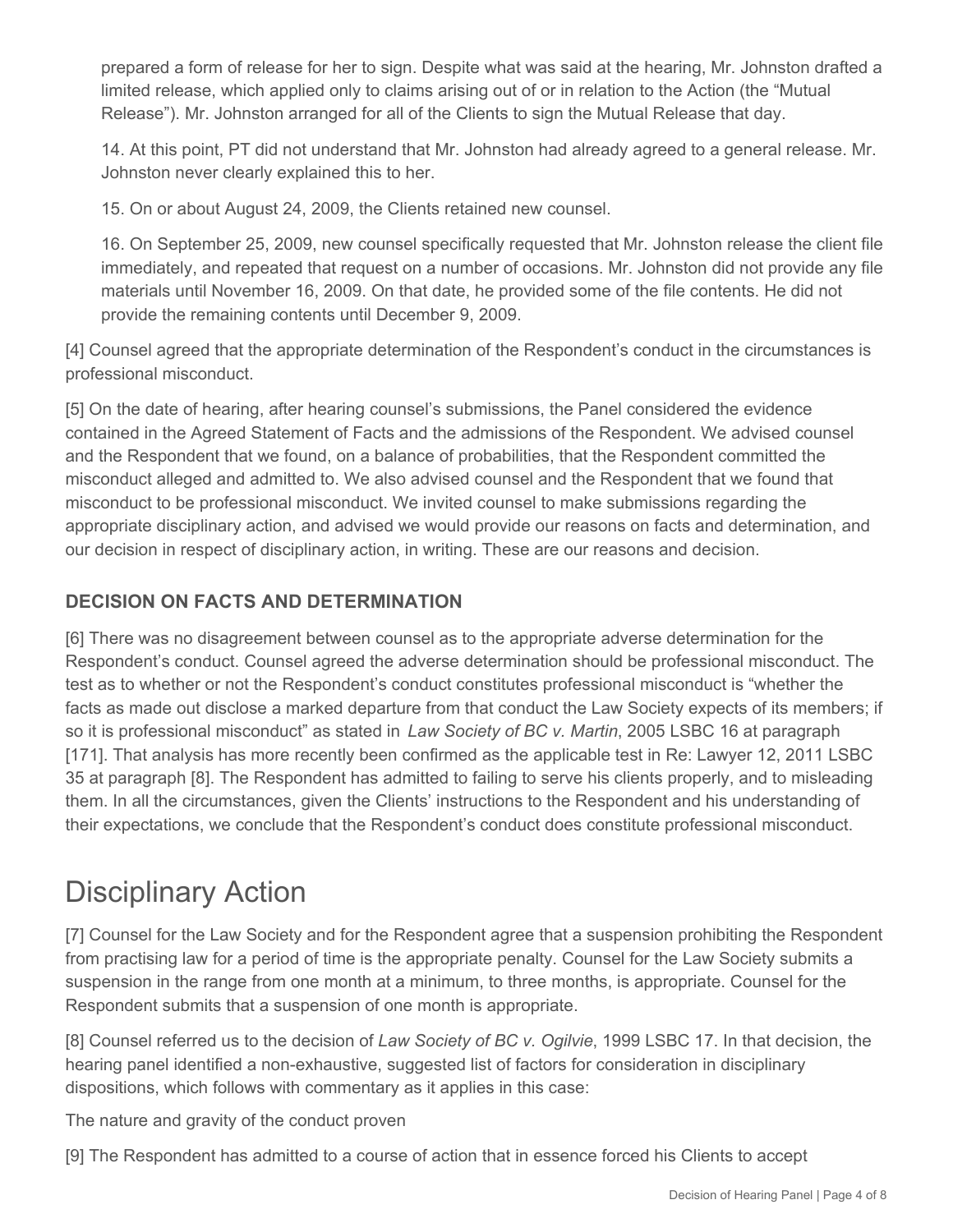settlement terms. There is no suggestion that the Respondent was acting in anything other than the best interests of his Clients as he perceived them. However, based on the evidence, he did clearly contradict his Clients' instructions and at times obviously misled his clients. The nature and gravity of the conduct is serious.

### The age and experience of the Respondent

[10] The Respondent is 61 years old. He practises in a small firm with two other lawyers who are significantly junior to the Respondent. He was called to the bar in 1983 and has spent his whole career practising in the Summerland area. The Respondent practises as a generalist, with a focus on civil and criminal litigation. The Respondent is mature, and a senior member of the bar. The Respondent knows or should know the importance of following his clients' instructions and of obtaining reasonable instructions. The Respondent also knows or should know the importance of being truthful to his clients. His age and experience are not mitigating factors.

The previous character of the Respondent, including details of prior discipline

[11] The Respondent has had a significant level of involvement in his community, including civic politics and his church. The Respondent submitted 15 letters of reference in his support: 10 from other lawyers, one of whom is the President of the Canadian Bar Association, BC Branch, three from politicians, and two from other persons. The Respondent does not have a relevant prior discipline history. Evidence of the Respondent's character is a mitigating factor.

### The impact upon the victim

[12] The Respondent, through his conduct, denied his Clients the trial they wanted. His Clients were left with no choice but to agree to a settlement they did not want. Their instructions were subverted, and they were lied to, when they quite rightly expected their counsel to do the opposite. On the other hand, the result obtained at the end of proceedings was arguably as good as could ever have been achieved at trial. The difficulty that seems to have led to the complaint and ultimately this citation was the Respondent's agreeing to terms of a general release that were not authorized by the Clients. There is no evidence as to whether or not releases were eventually signed by all parties, and what, if any, impact that had on the Clients. The Respondent did fail to deliver the Clients' file to them or to their new counsel after the Respondent's retainer was terminated, and that was undoubtedly a source of frustration. That frustration, however, is impossible to quantify. A review of the Respondent's account by a Master of the Supreme Court resulted in a substantial downwards adjustment in favour of the Clients, and ultimately there is no evidence of any monetary impact upon the Clients from the Respondent's misconduct.

The advantage gained, or to be gained by the Respondent

[13] As previously stated, it appears that the Respondent was motivated by his perception of his Clients' best interests, and not by personal gain or potential gain for the Respondent. This is a mitigating factor.

The number of times the offending conduct occurred

[14] The conduct alleged and admitted to is not a single incident, but a course of action that took place over almost a year, from the time of the retainer being entered into to the delivery of the Clients' file to new counsel. As set out, there are several instances of specific misconduct, including several instances of the Respondent failing to follow the Clients' instructions, one incident of the Respondent exceeding his instructions in agreeing to a general release on behalf of his Clients, and the Respondent failing to provide the Clients' file to them or to new counsel after the termination of his retainer. The course of conduct is not a single incident of misconduct and is an aggravating factor.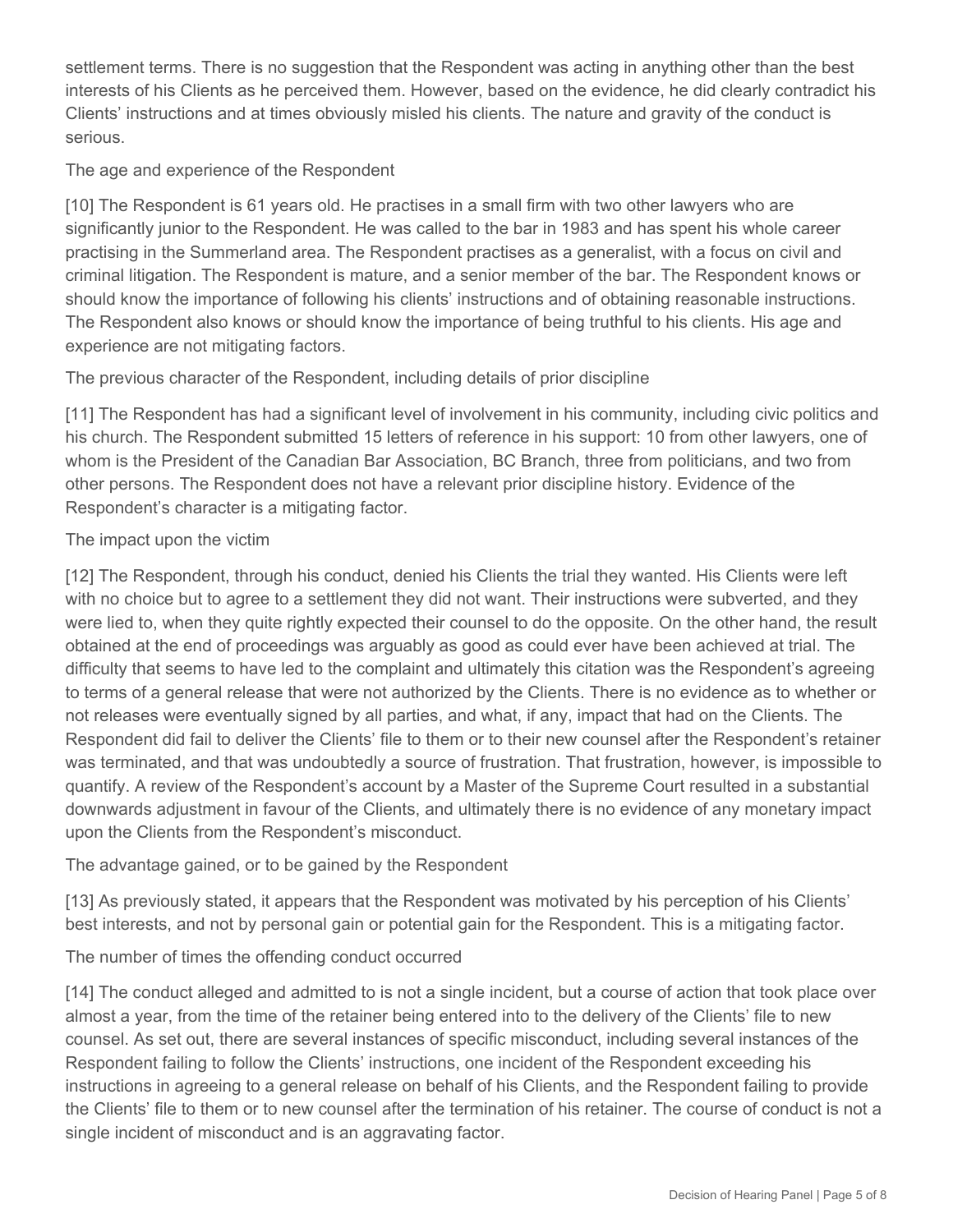Whether the Respondent has acknowledged the misconduct and taken steps to disclose and redress the wrong and the presence or absence of other mitigating factors

[15] The Respondent has admitted to a substantial number of the allegations made in the citation and acknowledges that misconduct constitutes professional misconduct. That is a mitigating factor.

The possibility of remediating or rehabilitating the Respondent

[16] Given the Respondent's prior history, there is no indication of a pattern of behaviour by the Respondent beyond this matter. As a result, remediation and rehabilitation of the Respondent are not factors in this case.

The impact on the Respondent of criminal or other sanctions or penalties

[17] There are no other criminal or other sanctions or penalties that we were made aware of.

The impact of the proposed penalty on the Respondent

[18] As stated, the Respondent practises in a small firm where he is the senior member, and one of the other members of the firm is currently on maternity leave. A suspension will undoubtedly have significant financial and professional impact upon the Respondent.

The need for specific and general deterrence

[19] As stated, the Respondent's actions were motivated by what he perceived to be the best interests of his Clients, rather than personal advantage or potential personal advantage. Also as stated, the proposed disciplinary action will have a significant impact upon the Respondent, which does address the need for both specific and general deterrence.

The need to ensure the public's confidence in the integrity of the profession

[20] On the evidence, the Respondent at times disregarded or exceeded his Clients' instructions in pursuing settlement. In our view, it is not acceptable for the Respondent to simply disregard his Clients' instructions, even though he considers his actions to be more consistent with his Clients' best interests. A member of the public is entitled to expect that his or her lawyer will follow his or her instructions, within the bounds of the lawyer's professional responsibilities. The range of sanction proposed by counsel is substantial, and in our view will ensure public confidence in the integrity of the profession.

The range of penalties imposed in similar cases

[21] Counsel cited a number of decisions in respect of the length of suspension that is appropriate.

[22] In *Law Society of BC v. Marsden*, 2003 LSBC 47, that lawyer had:

- (a) failed to inform his client of settlement proposals;
- (b) entered into terms of a consent order without instructions to do so;
- (c) failed to inform or advise his client with respect to terms of an order;
- (d) failed to obtain instructions with respect to an affidavit from the opposing party; and

(e) advised the court that he had forwarded an affidavit to his client and received no response when he knew or should have known that the affidavit had not in fact been forwarded to his client.

In that case, the lawyer received a suspension of 30 days.

[23] In **Law Society of BC v. Simons**, 2012 LSBC 23, the lawyer admitted to failing to provide his client with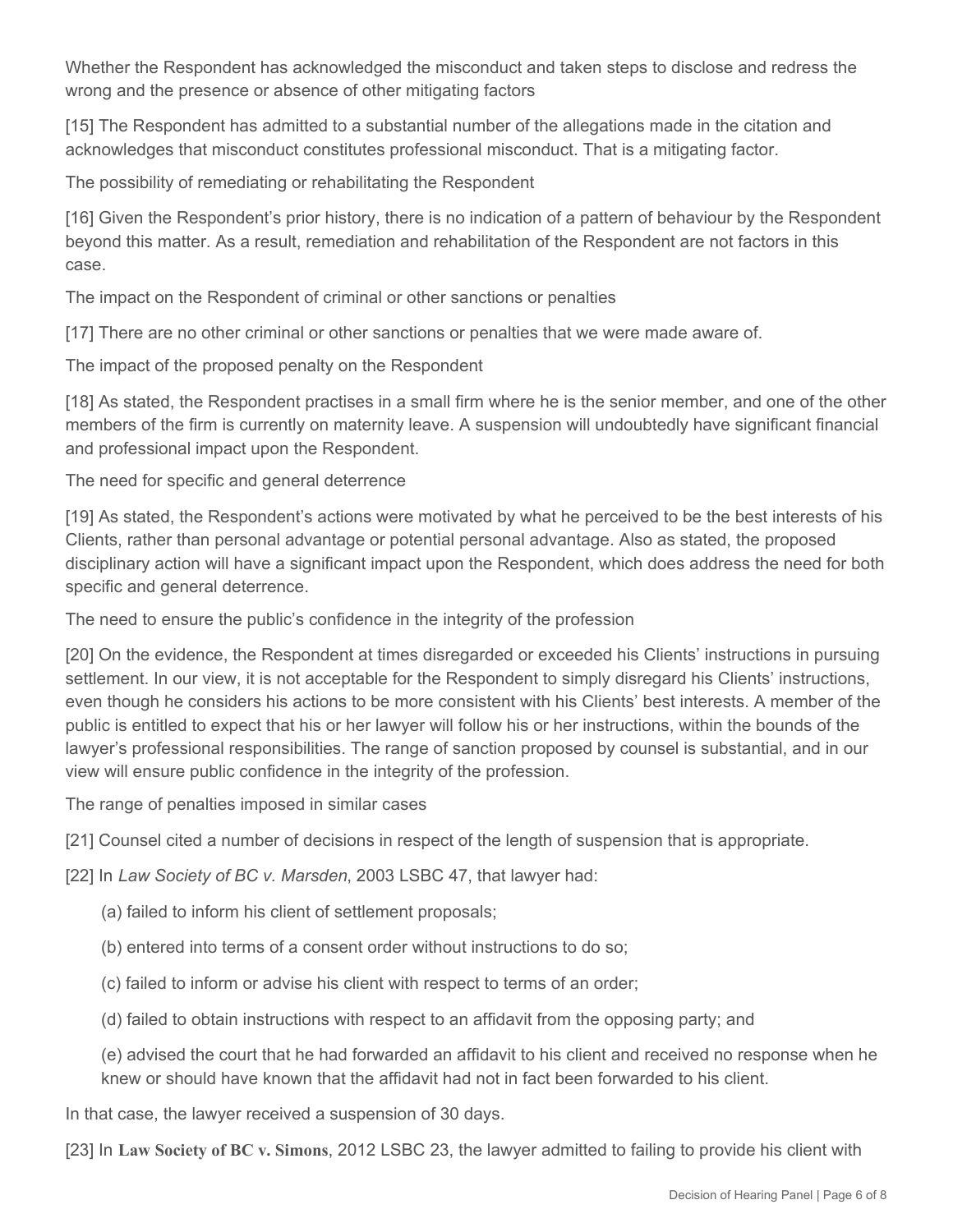the quality of service the Law Society expects of its members and misleading his client regarding the status of her court action. The client's action was dismissed, without notice to her. In that case, the hearing panel ordered a one month suspension.

[24] In *Law Society of BC v. Smiley*, 2006 LSBC 31, the lawyer failed to provide his client with the quality of service at least equal to that which would be provided by a competent lawyer in a similar situation, in failing to follow his client's instructions and failing to keep his client reasonably informed of the status of the matter. The respondent further admitted that he had misled his client. The penalty imposed was a suspension of one month.

[25] In *Law Society of BC v. Addison*, 2007 LSBC 12, the lawyer misled other counsel about his intention to call a witness who was in fact deceased and whom the lawyer knew was deceased. The hearing panel in that case ordered a suspension of the lawyer for a period of one month.

[26] In *Law Society of BC v. Galambos*, 2007 LSBC 31, the lawyer misled a Master of the Supreme Court as to whether or not a party to the proceeding had been served with a Notice of Motion and Affidavit. At the time the lawyer in that case made the representation, he did not know whether or not the party had in fact been served with that material. Shortly after making the representation the lawyer was made aware that the party had not been served with that material. The lawyer did not return to Court to advise that his representation was not accurate. In that case, the hearing panel ordered a suspension of one month.

[27] In *Law Society of BC v. Liggett*, 2012 LSBC 07, the lawyer misrepresented his availability to attend a discipline hearing. The hearing panel found that the lawyer's misrepresentation was reckless rather than deliberate, and ordered a one month suspension.

[28] A common factor in the cases reviewed is the importance of maintaining honesty and integrity among members of the profession. The Respondent in this matter misled his clients twice, albeit in one piece of correspondence.

[29] As stated, the Respondent's actions occurred over many months. In respect of the Respondent's efforts to settle proceedings rather than conducting a trial, the Respondent's intentions appeared to have been well motivated, but his deliberate ignoring of instructions and misleading of his Clients is not justified. Even after the retainer was terminated, the Respondent failed to transfer the file to new counsel or deliver it to the Clients in a timely fashion.

[30] The Respondent has admitted his misconduct, and has admitted that the misconduct constitutes professional misconduct. The Respondent proposes a disciplinary action that is on the edge of the range of sanctions suggested by Law Society counsel. The Respondent submits that he has already suffered a loss of standing and reputation within his community as a result of this citation, and we have no evidence to the contrary or any reason to doubt that submission.

[31] We find a one-month suspension to be appropriate in the circumstances. It is within the range suggested by Law Society counsel, and it is the length of time suggested by the Respondent's counsel. A one-month suspension is in accordance with the range suggested by the authorities offered to us for consideration and cited in this decision.

# **COSTS**

[31] Counsel for the Law Society suggested that costs be awarded in the amount of \$6,448. That amount is in accordance with the Tariff of Costs contained in Schedule 4 of the Law Society Rules. The citation in this matter was issued prior to the adoption of Rule 5-9 in its current form and the Tariff of Costs. Counsel for the